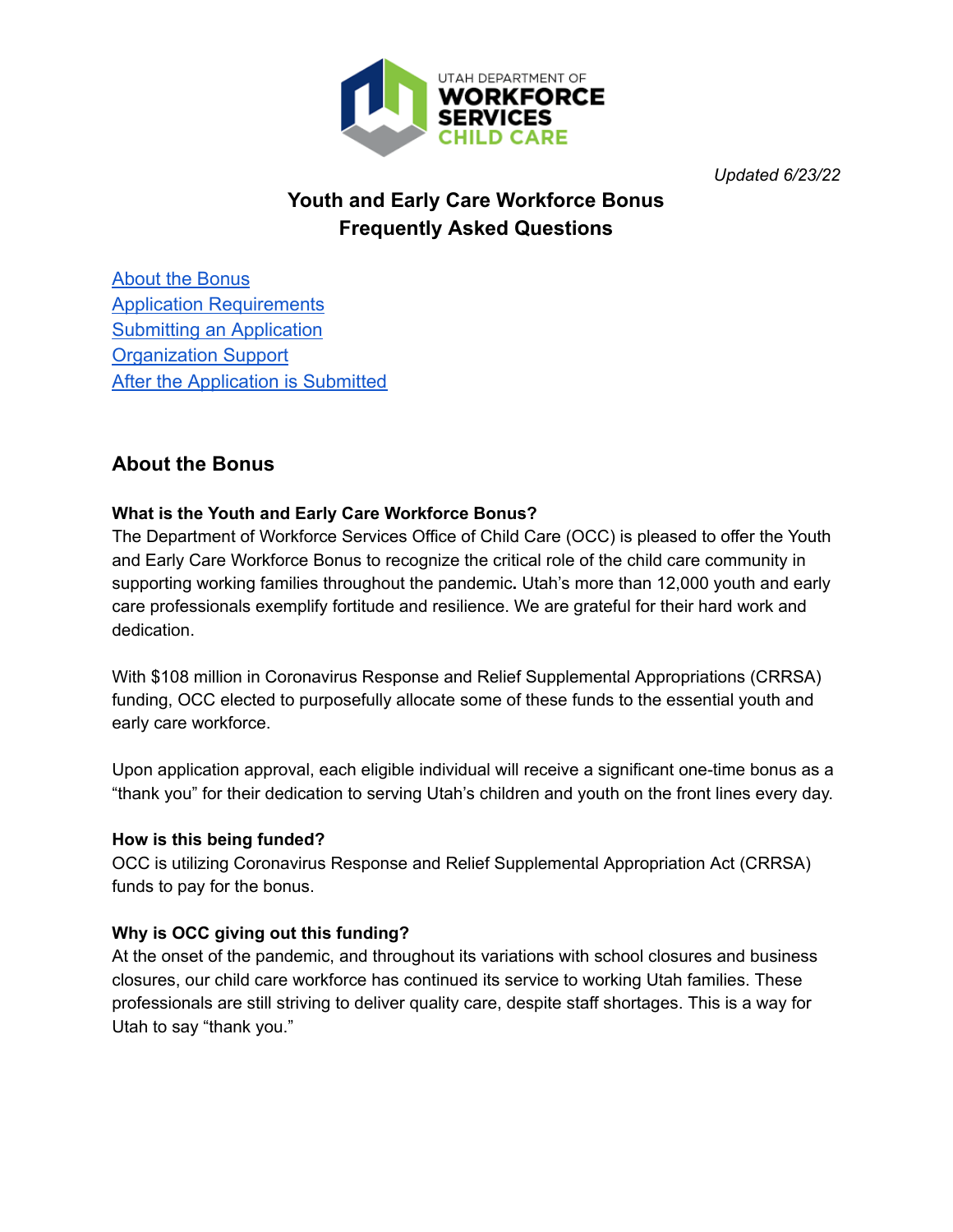## **How much is being awarded?**

Each eligible youth and early care professional will receive a significant, one-time, bonus from OCC. The exact dollar amount will be announced in mid-July.

## **Who is eligible for this incentive?**

This bonus is available to a majority of the child care workforce that have a current (non-expired) and valid background check number issued by the Department of Health (soon to be the Department of Health and Human Services), Child Care Licensing Program (CCL), and are currently employed at a program or facility with one of the following license types and position designations:

| <b>Program: License Type</b>           |                                             |
|----------------------------------------|---------------------------------------------|
| Center                                 | <b>Residential Certificate</b>              |
| <b>DWS Approved - Exempt</b><br>Center | DWS Approved - FFN in Provider's<br>Home    |
| <b>Commercial Preschool</b>            | DWS Approved - FFN in Child's Home          |
| <b>Hourly Center</b>                   | Out of School Time Program                  |
| Licensed Family                        | DWS Approved - Exempt School Age<br>Program |

## **Program: Role Designation**

All employees assigned the role of **Caregiver ('C')** in the Child Care Licensing (CCL) Portal will be eligible to receive the bonus. This designation in CCL should include the following types of positions:

- Lead Caregiver or Teacher
- Assistant Caregiver or Teacher
- Substitute/Floater Caregiver or Teacher

Employees 18 or older assigned a role of **Owner ('O'), Director ('D'), Director Designee ('DD') or Other Staff ('E')** in the CCL Portal will also be eligible to receive the bonus. These designations in CCL should include the following types of positions:

- Owner or Licensee
- Director
- Assistant Director
- Director Designee
- Onsite Coach or Coordinator
- Onsite Administrative Assistant or Office Manager
- Cook
- Driver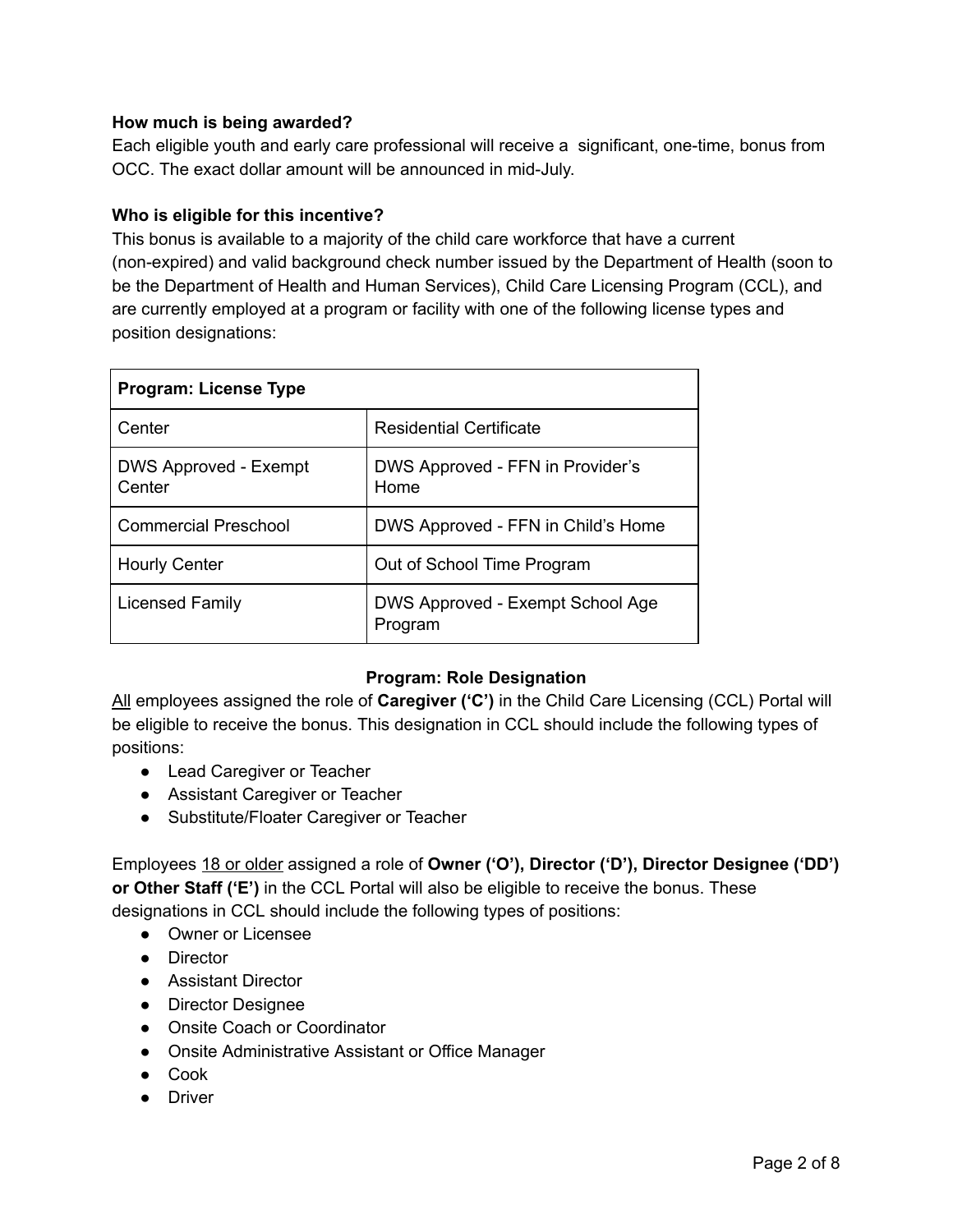- Custodian or Janitor
- Other Onsite Supporting Staff

The applicant must intend to remain employed in Utah's youth and early care workforce for at least six months after receiving the bonus.

The applicant must have a Care About Childcare account, which lists their current Child Care Licensing Background Check #, eligible program(s) and eligible role(s) on their profile's "Contact Information" page.

## <span id="page-2-0"></span>**Application Requirements**

## **How do I apply for the bonus?**

You can start the process today by registering for an account on the Care About Childcare website, [cac.utah.gov.](https://careaboutchildcare.utah.gov/) Your account must include your current Child Care Licensing Background Check Number, eligible program and role(s) listed on your profile's "Contact Information" page in order to access the application. Individuals who have completed this registration will receive an email with additional information when the online application is available. **It is important to note that you must ensure you have registered for an account in the Care About Childcare website with your Child Care Licensing background check number and an eligible role listed on your profile's "Contact Information" page in order to access the application.** This process can take a few days. Completing these steps now will ensure you have time to apply.

## **Do I have to be working full-time to receive the bonus?**

No, you do not need to be working full-time to receive the bonus, but you do need to be employed at the time of application and the time of verification of employment during the application processing phase. As this funding is intended to reward those that have helped ensure the continuation of our child care workforce, employees must attest to the intent to continue employment at their current work location for at least six months upon receipt of the award.

## **Do I need to be a resident of the State of Utah to receive this bonus?**

No. However, you must work at an eligible Utah facility.

## **What is the application period?**

Applications are expected to go live mid-July and stay open for applicants until August 31, 2022. Ensure you are pre-registered at **[careaboutchildcare.utah.gov](https://careaboutchildcare.utah.gov/)** to receive your application as soon as it is available. Registration is required prior to applying.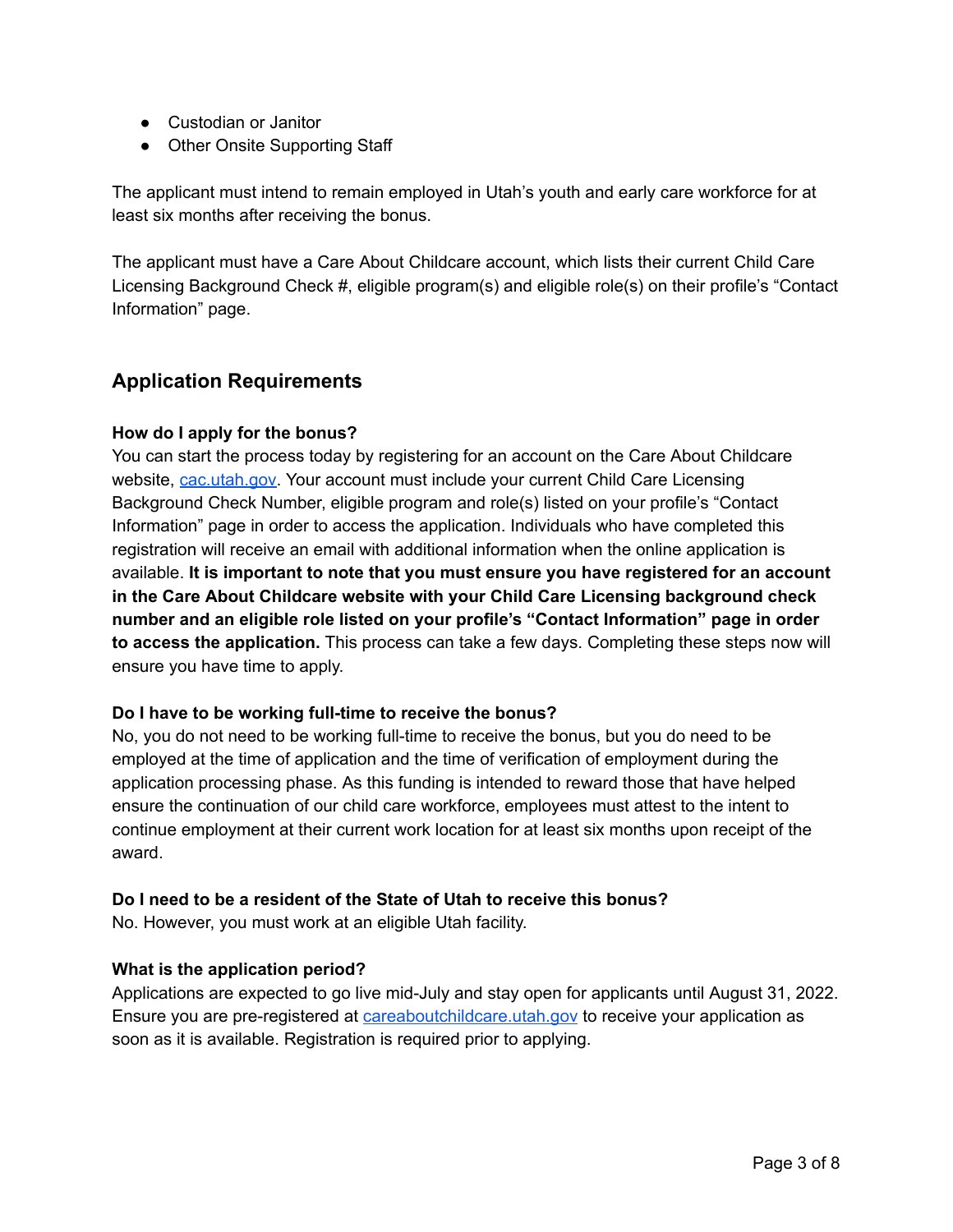## **What happens if I miss the deadline?**

Unfortunately, OCC cannot process any applications that miss the application deadline due to funding restrictions.

## **Who do I contact if I need technical assistance with my application?**

If you need assistance with your application, please contact the OCC help desk at [OCCworkforcebonus@utah.gov](mailto:OCCworkforcebonus@utah.gov). You may provide your telephone number if you would like OCC to contact you by phone.

## **Who do I contact if I need translation assistance with my application?**

If you need assistance with translation, please contact our OCC help desk at [OCCworkforcebonus@utah.gov](mailto:OCCworkforcebonus@utah.gov)

## <span id="page-3-0"></span>**Submitting an Application**

## **What do I need to have prepared to apply for the bonus?**

- Background Check number issued by Utah's Child Care Licensing Program ([Help\)](https://jobs.utah.gov/occ/cachelp/helpcclbcuid.pdf)
- Program/Facility name and ID number as listed on Child Care [Licensing](https://ccl.utah.gov/ccl/#/facilities) ([Help](https://jobs.utah.gov/covid19/occops/licenseid.pdf))
- An individual account and login for the Care About Childcare (CAC) website, [https://cac.utah.gov](https://cac.utah.gov/)
- A current Child Care Licensing Background Check number, eligible program and role listed on my CAC profile's "Contact Information" page [\(Help\)](https://jobs.utah.gov/covid19/occops/verifyelig.pdf)
- Social Security number
- Employment Verification Supporting Documentation (one of the following):
	- Most current pay stub issued within the past 30 days from your application date,
	- Employment Verification Form; or
	- Unexpired license from Utah's Child Care Licensing Program with your name listed as the licensee

## **Why does OCC need the data requested?**

All information is necessary for DWS to issue payments to an individual and to verify current employment as well as issue an IRS 1099 for the next tax season. Additionally, DWS is collecting demographic information on the individuals that receive this one-time bonus to better understand the youth and early care workforce and inform our programming for the future. Your personal information will be kept confidential according to all applicable state and federal laws and regulations and will not be shared without your permission except as required by state or federal law. This information may be included in aggregate data and reports provided to local, regional, state and federal stakeholders.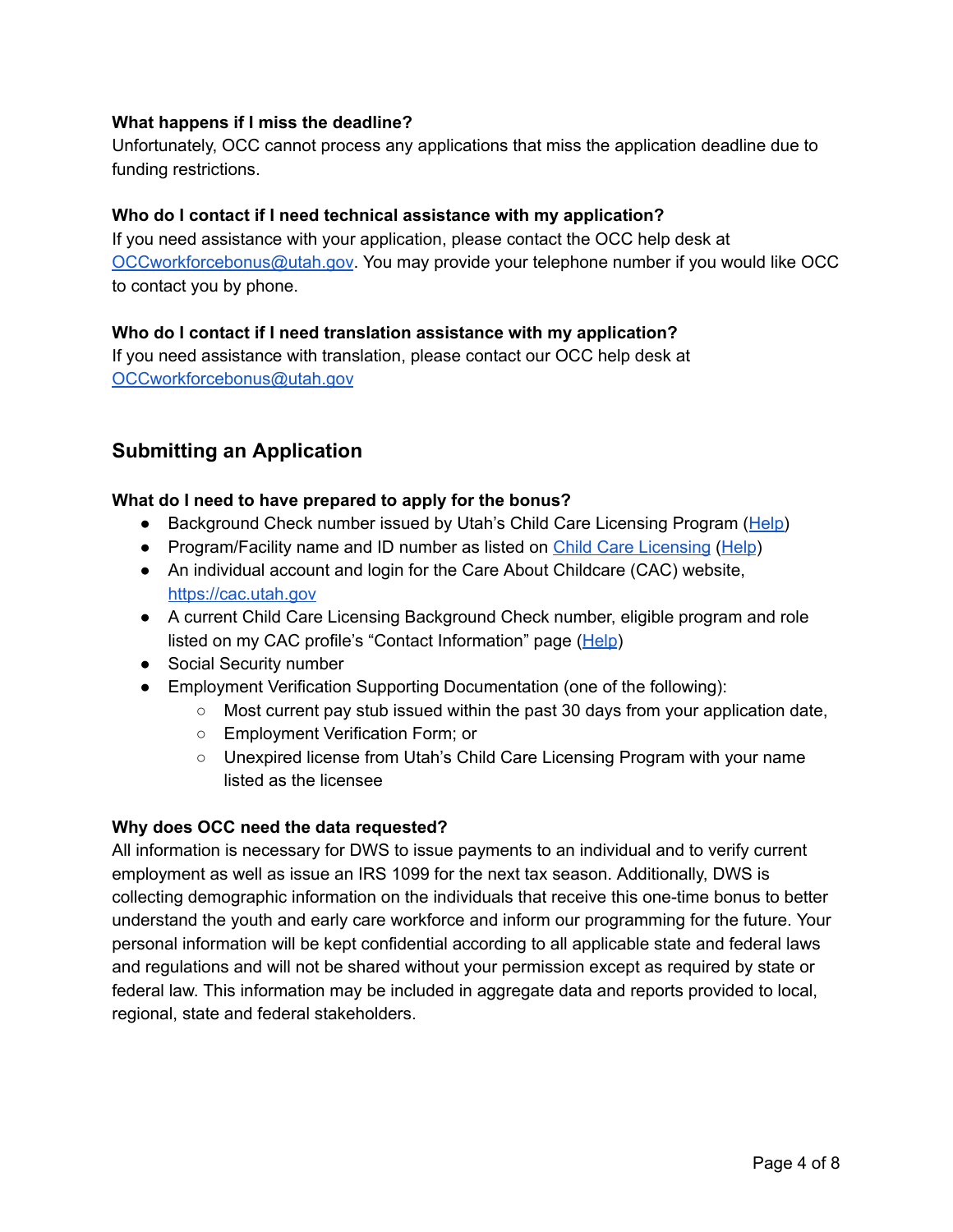## **How do I find my organization/center/program facility ID number?**

Go to [ccl.utah.gov](https://ccl.utah.gov/), and use the "Find a Facility" search to find your facility. Click on your facility name, and view the number next to the facility name. The number will follow this pattern: FXX-123456.

## **I do not have a CCL background check number; can I still get this bonus?**

Unfortunately, no. Anyone who wishes to receive this bonus must have a current CCL background check number. This is the only system in which OCC can verify employment with a provider. Any provider that receives DWS funds or is "DWS-Approved" can submit background check requests with CCL.

## **I worked in child care in the past; am I eligible for this incentive?**

No, this incentive is for those that are currently employed with a child care provider.

## **I am assigned to multiple program sites within Child Care Licensing. Which site information do I use?**

You will list the site to which you were most recently assigned or work at the most during the week. If there is equal time between all sites, pick your most recent.

#### **Why do I need to submit a pay stub or other verification of employment?**

This will verify that you are currently employed with an approved facility.

## **Why does DWS need me to fill out a W-9 form?**

Federal law requires any person who receives a payment of at least \$600 to complete a W-9 form for tax purposes. Completion of a W-9 will ensure that you receive the correct tax documentation for next year's tax filings.

You are responsible for any tax liability (Federal, State, and/or other) associated with this payment, and will receive an IRS 1099 form following the close of the calendar tax year. It is your responsibility to consult your tax professional regarding the handling of this tax liability.

#### **How do I complete the W-9 Form?**

To learn more about completing a W-9, please follow this [link](https://www.irsvideos.gov/Individual/Resources/HowToCompleteFormW-9) to a help video and transcript provided by the IRS. If you need further assistance, please contact a tax professional.

#### **How do I upload documentation to my application?**

Within the application, you will be directed to upload documentation where necessary. You will not be able to proceed beyond the upload pages until documentation has been uploaded. File sizes are limited to no more than 20 MB per file. If you are using .jpeg images, you may need to resize the files to ensure ability to upload.

#### **Can I submit a paper application?**

No, only electronic application submissions will be accepted.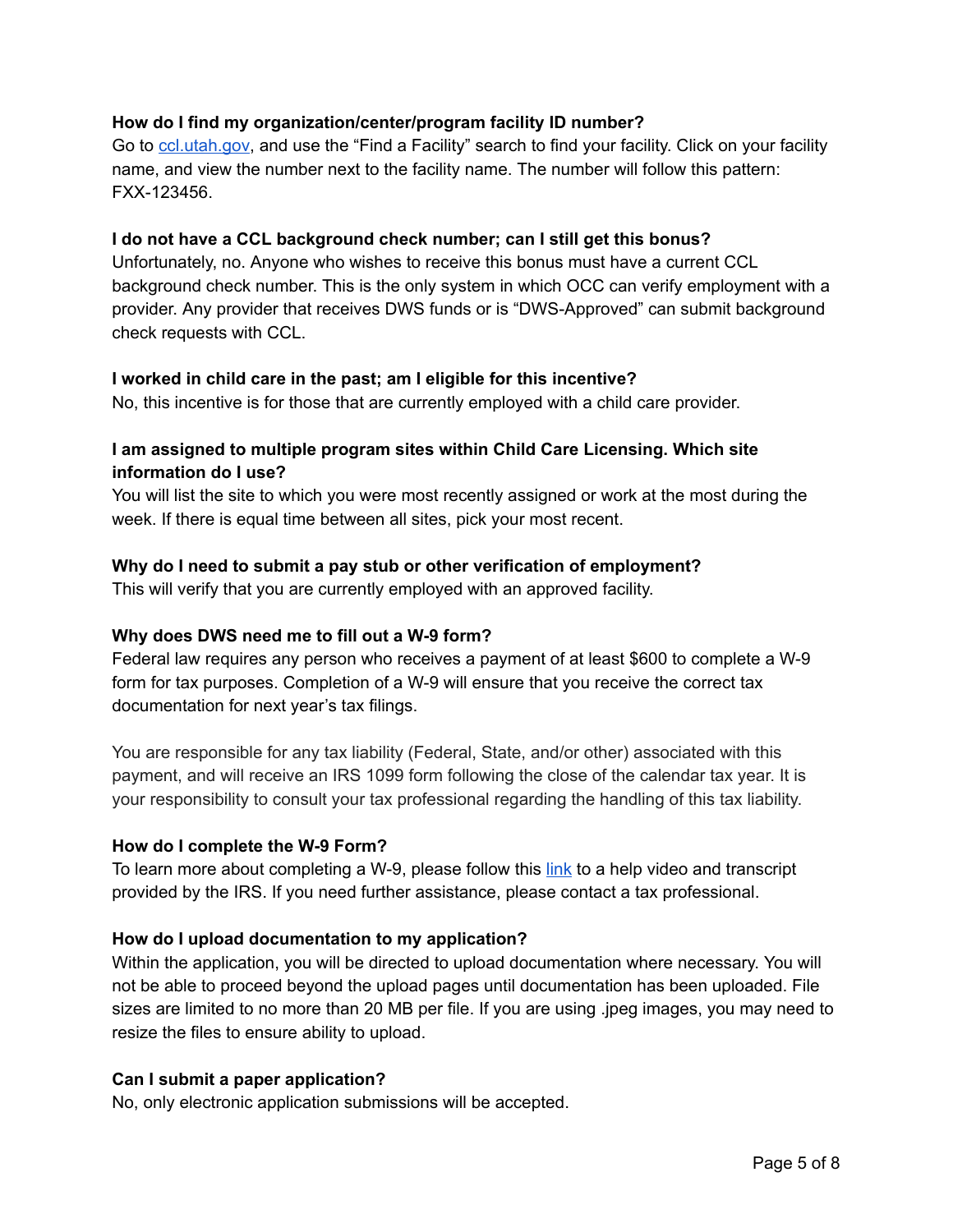## **Can I complete my application over a period of time?**

Yes, your application will be active and open for additions or editing prior to submission under the registered UtahID.

## **Can I edit my application after submitting?**

No. Once your application is submitted, you will not be able to edit your application. If you submitted your application in error and need to make a correction, please reach out to our designated help desk at [OCCworkforcebonus@utah.gov](mailto:OCCworkforcebonus@utah.gov).

## <span id="page-5-0"></span>**Organization Support**

## **Can my organization/center/program use this as a recruitment tool?**

Absolutely.

## **Who in my organization/center/program is eligible to apply?**

Any person in an eligible organization who is designated with one of the following roles in the Child Care Licensing Provider Portal is eligible to apply:

- Owner (An individual, not a corporation)
- Director
- Director Designee
- Caregiver (Lead or Assistant Caregivers or Teachers)
- Other ONSITE staff (onsite cooks, drivers, janitors, coaches, office managers, etc.)

## **How can an organization/center/program help their staff receive this bonus?**

Organizations/centers/programs can help their workforce receive this bonus by ensuring that:

- Every employee is associated with the program and has an eligible role assigned in the in CCL provider portal;
- Every employee has a current background check with CCL; and
- Every employee has access to their most recent pay stub or receives a complete employment verification form.

## **Why are "drop-in centers" employees not eligible for this bonus?**

While OCC does appreciate the availability of drop-in care centers, these programs do not meet the licensing requirements of the Child Care and Development Funds, and are not eligible for the incentive.

## **Why are some owners allowed to collect the bonus, while others are not?**

Some programs are owned by corporations, not individuals. Those owners are not eligible to receive this bonus. All private owners must also be residents of the state of Utah.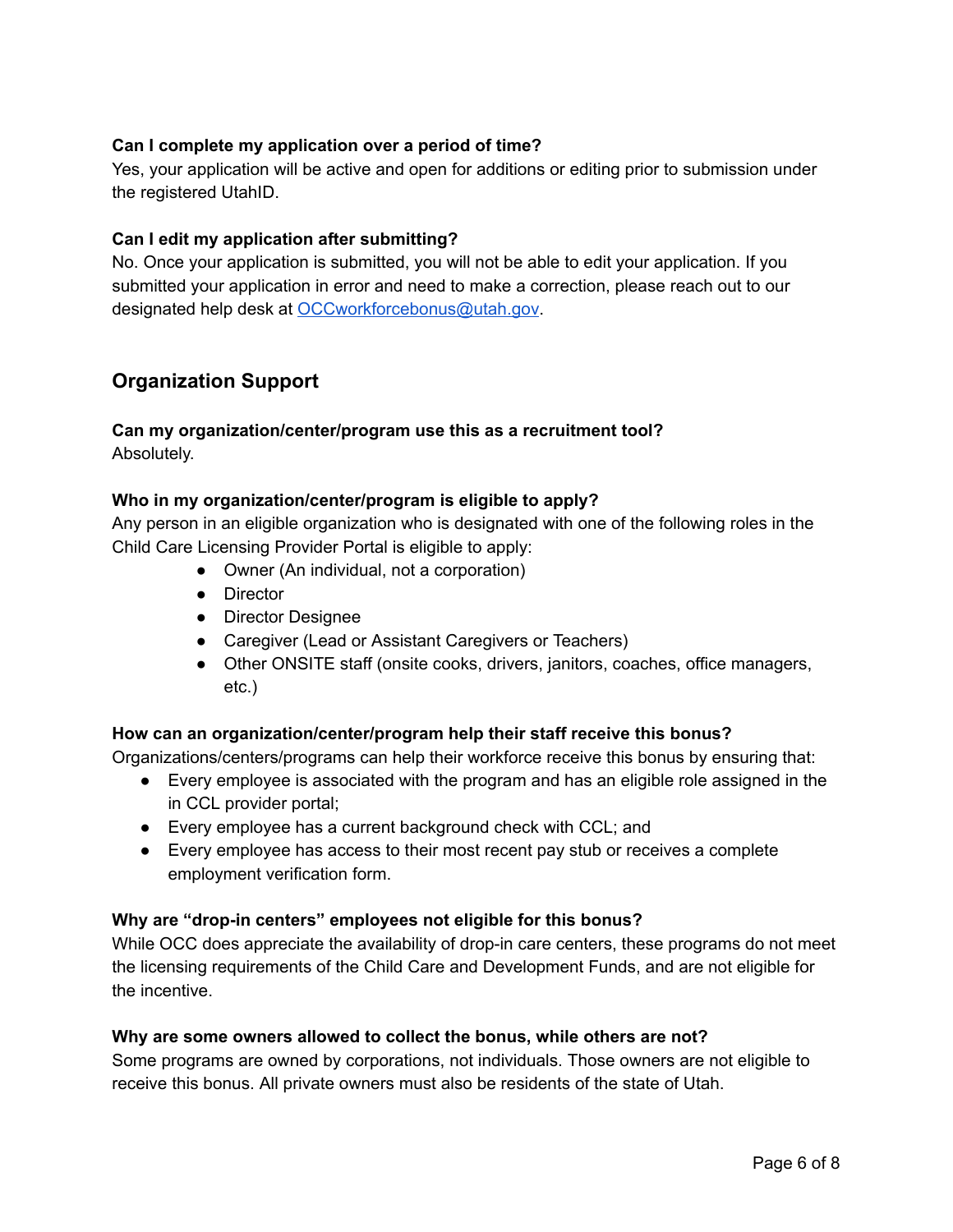## **Why can't volunteers, board members, household members or business administrators connected to a child care program receive this bonus?**

While we appreciate the work that is done by the others listed above, this bonus is for paid employees in eligible roles.

## <span id="page-6-0"></span>**After the Application is Submitted**

## **How do I know if I submitted the application properly?**

Upon successful completion and submission of your application, you will receive a confirmation email verifying your submission.

## **Will I be notified if my application is approved or rejected?**

After OCC has reviewed your application, you will receive a confirmation that the application has either been approved, denied or rejected. If the application is denied or rejected, you will receive notice explaining why.

## **Why didn't I receive an email confirmation that my application was submitted/approved/rejected?**

Status emails will be sent automatically to the email address provided in the application. Verify that you have the correct email address. Also, check your spam folder to ensure that the verification did not end up there.

## **Why was my application rejected?**

In many instances, applications can be rejected due to licensing numbers being invalid, background check numbers not matching the applicant's name, the W-9 not being completed in entirety, missing information within your application, or during the review process, your validity of work was not able to be determined. You will receive an email with the rejection details.

## **Can I appeal a denied application?**

If you feel that your application was denied without justification, please contact [OCCworkforcebonus@utah.gov](mailto:OCCworkforcebonus@utah.gov).

## **Can I submit a new application if my previous application was denied?**

No. A person may not submit more than one application. If your application is rejected on the basis that items were missing or incorrect, you will receive an email asking you to update the information to resubmit your application. If your application was denied because you do not qualify for this bonus, you will not receive notice to resubmit.

## **When can I expect to receive my payment?**

Payments will be made to successful applicants on a weekly basis. After you have submitted your application, you may check the status of your payment within your application page. If you